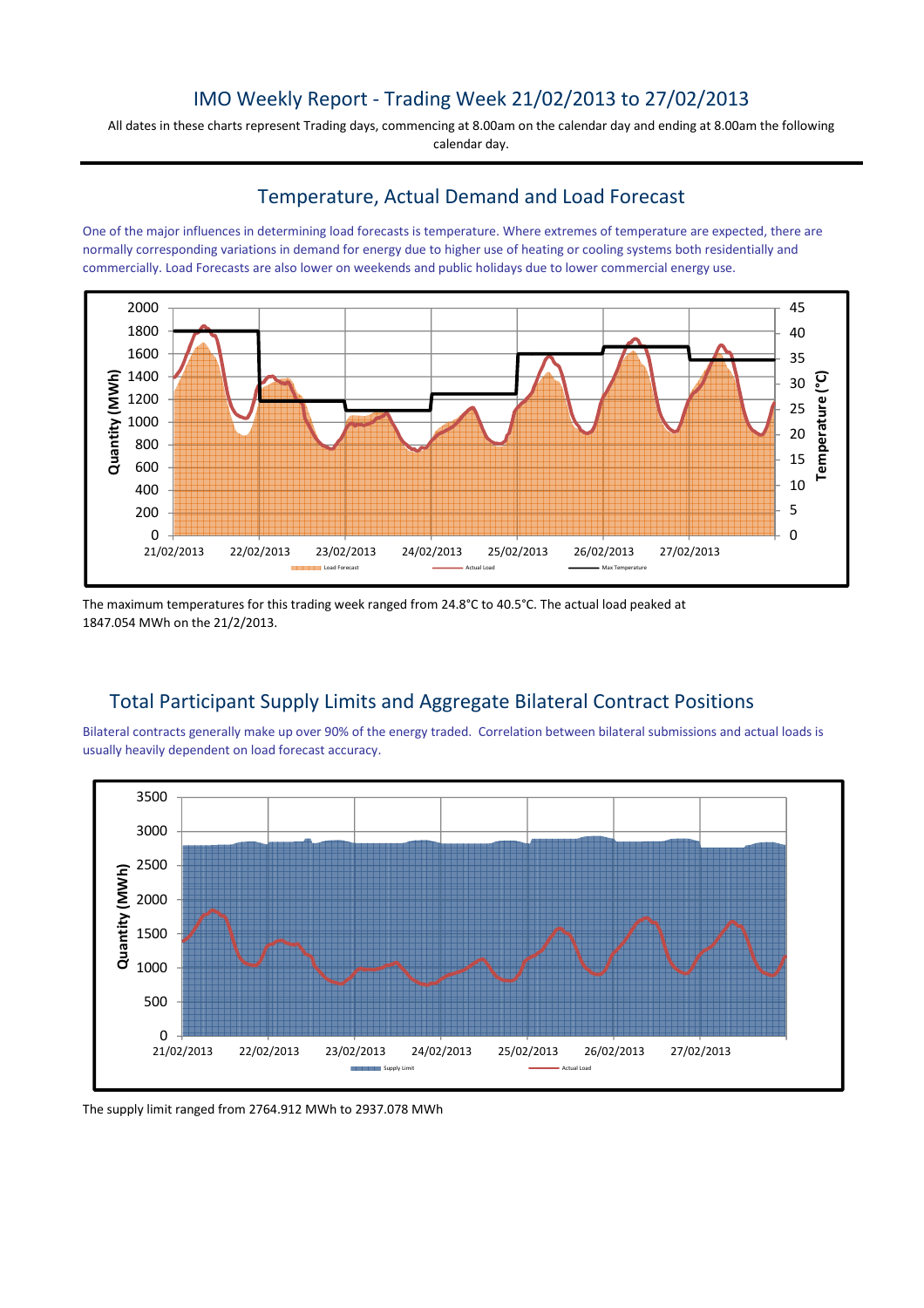### Net Balancing Market Trades

Bilateral contracts and STEM trading are generally based on the forecast energy requirements of Participants. When the forecast requirements are higher or lower than the actual requirements for a day, this Market energy must be bought and sold in the balancing mechanism. This graph shows the estimated net balancing trades.



The majority of the balancing activity this week occurred within Balancing Supply. The maximum balancing demand for the week reached 140.53 MWh on the 27/2/2013. The maximum balancing supply for the week reached -223.021 MWh on the 22/2/2012.

## Total Traded Energy

This chart represents a comparison between the total net energy that is traded in Bilateral Contracts, the STEM and the balancing mechanism. Balancing Supply represents cases in which the total contract position is greater than the demand and customers must supply energy back to balancing. Balancing Demand represents cases in which the total contract position is less than the demand and customers must purchase energy from balancing.



Total balancing supply equalled -10124.52 MWh whereas total balancing demand equalled 6739.5 MWh. The Total STEM Traded quantity was 18402.779 MWh, with the STEM Clearing Quantity ranging between 5.05 MWh and 170 MWh.